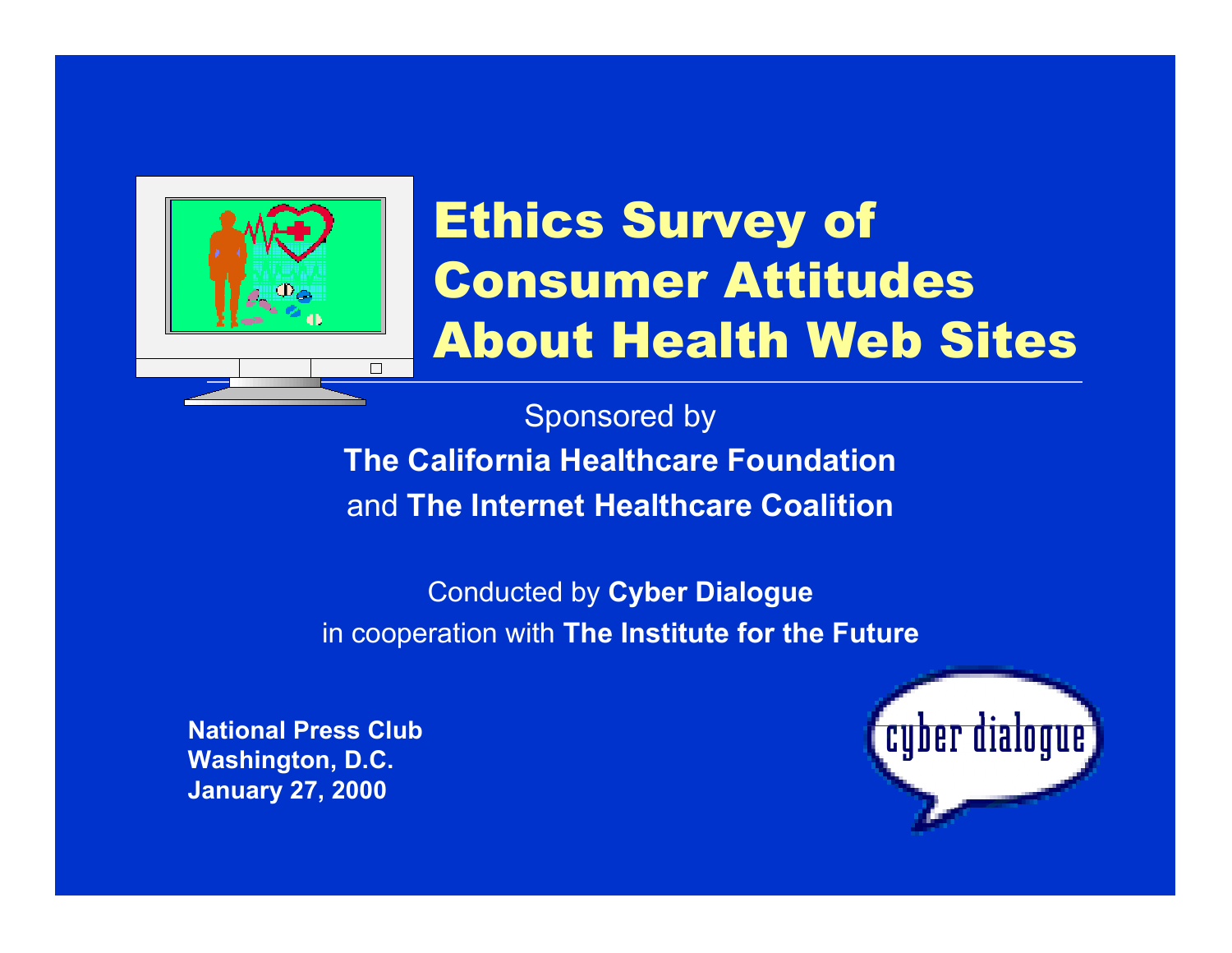- $\bullet$
- $\bullet$
- 
- $\bullet$

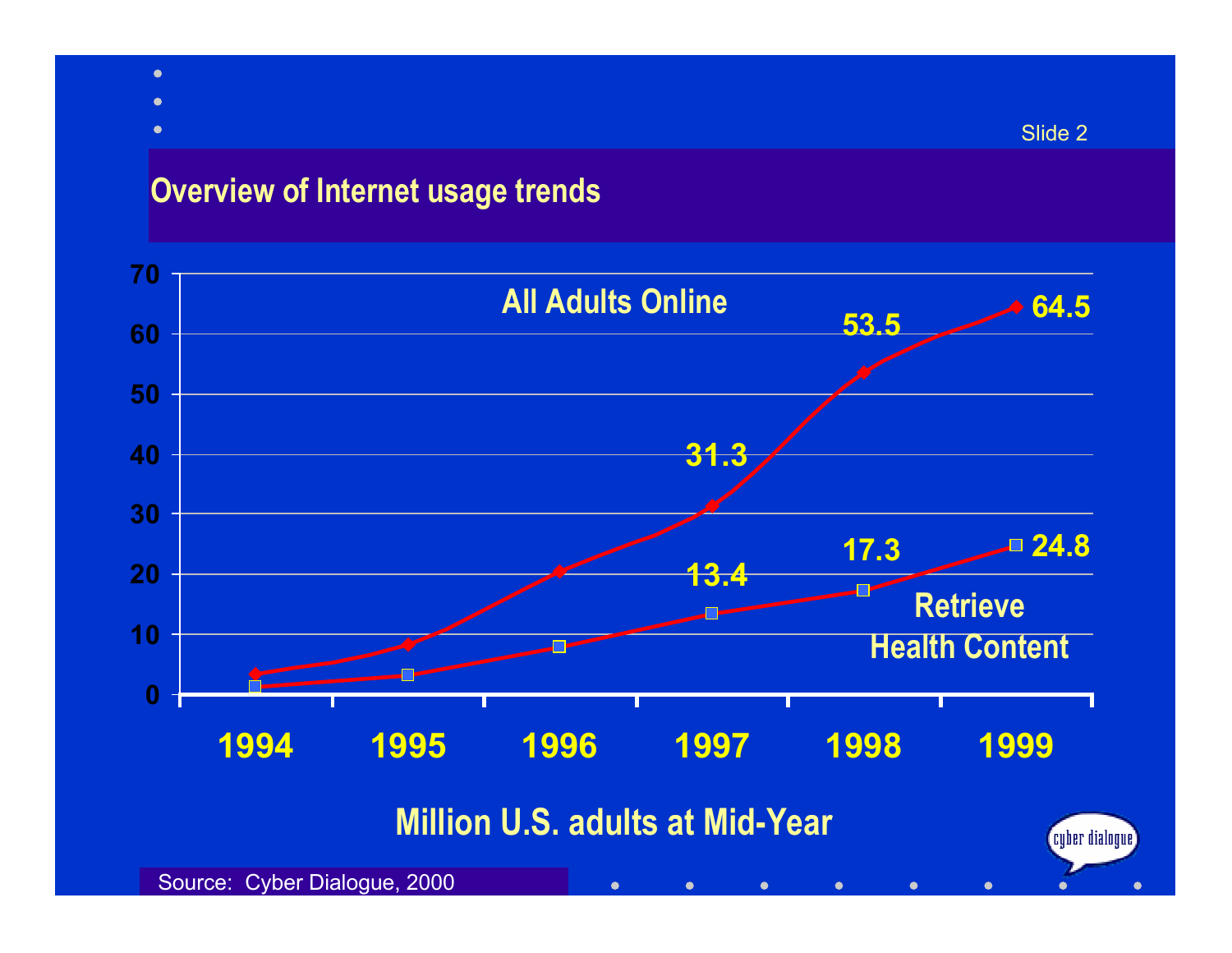# **Internet user growth outlook**

 $\bullet$  $\bullet$  $\bullet$ 

**Millions of U.S. adults seeking health information**



Slide 3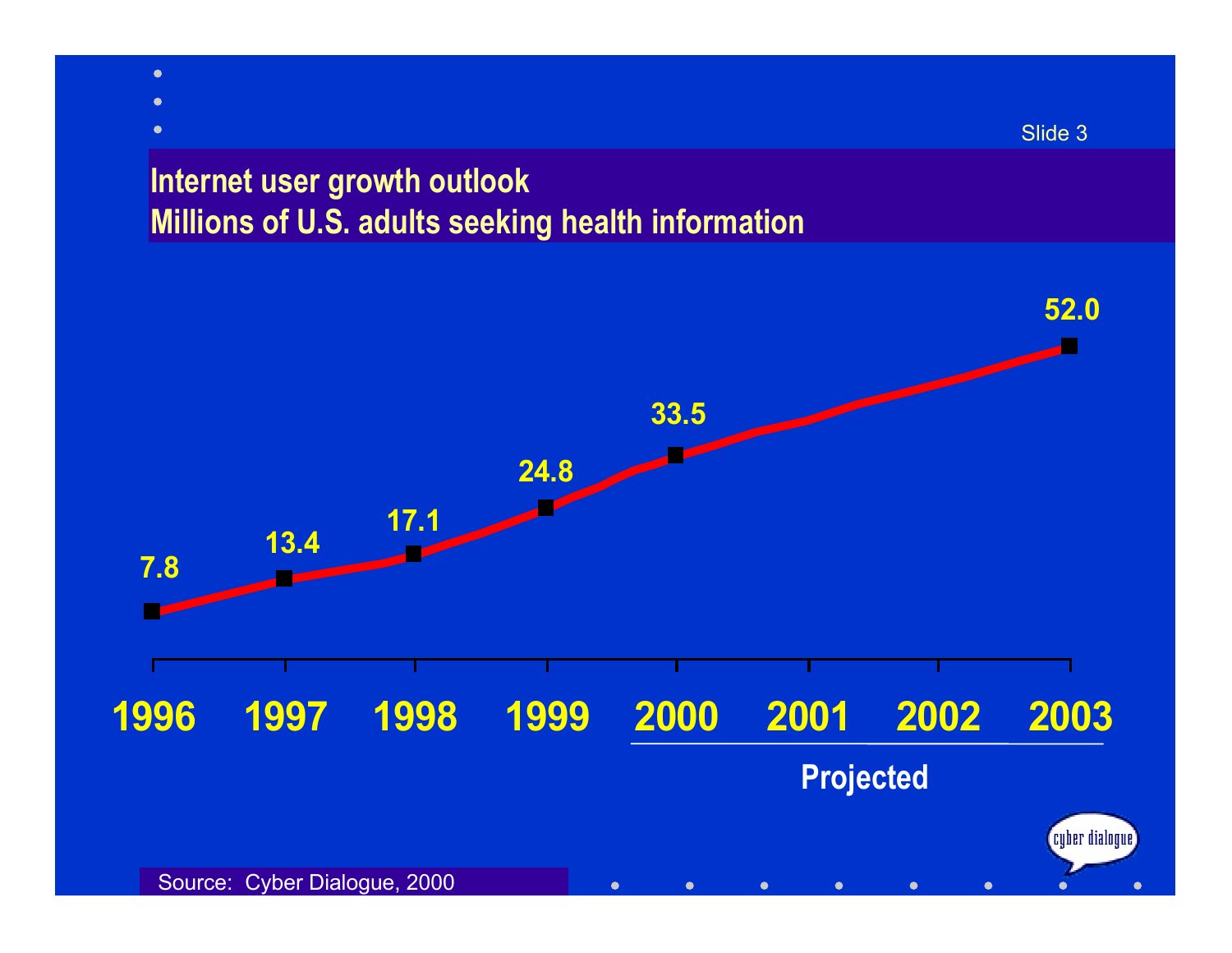(cuber dialoque)

# **Topline Survey Results**

**The average American Internet user is:**

 $\bullet$ 

- $\bullet$ **concerned about the privacy of online health information**
- •**suspicious of the ethics of many Internet health Web sites**

 $\bullet$ 

 $\bullet$ 

 $\bullet$ 

- •**uncertain whether personal health data are protected by law**
- $\bullet$  **confused about who should regulate Internet health information, or if it should be regulated at all**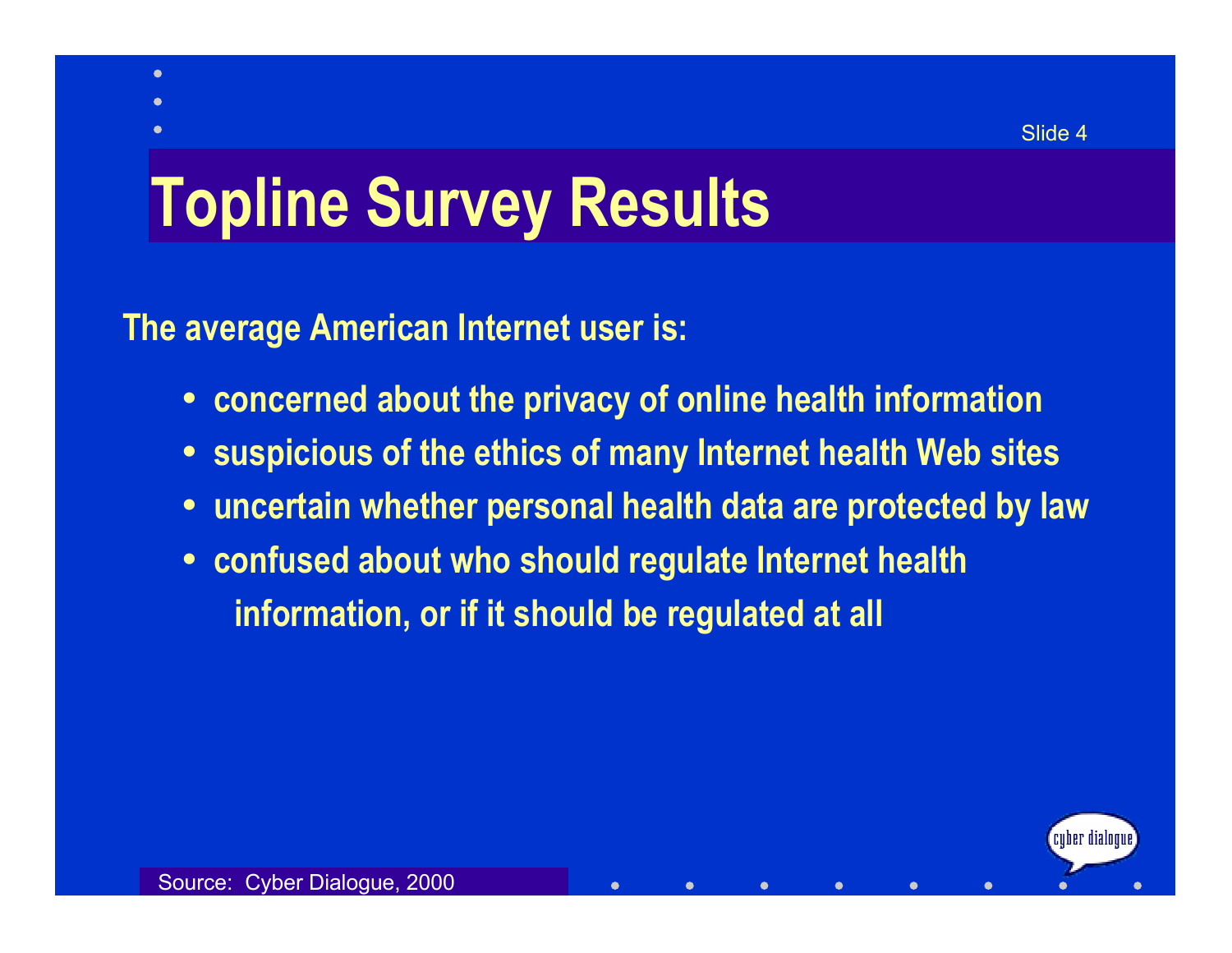**Half of all online adults are concerned about potential invasion of the privacy of personal health information in the U.S.**



 $\bullet$ 

 $\bullet$ 

 $\bullet$ 

 $\bullet$ 

 $\bullet$ 

 $\bullet$ 

#### Source: Cyber Dialogue, 2000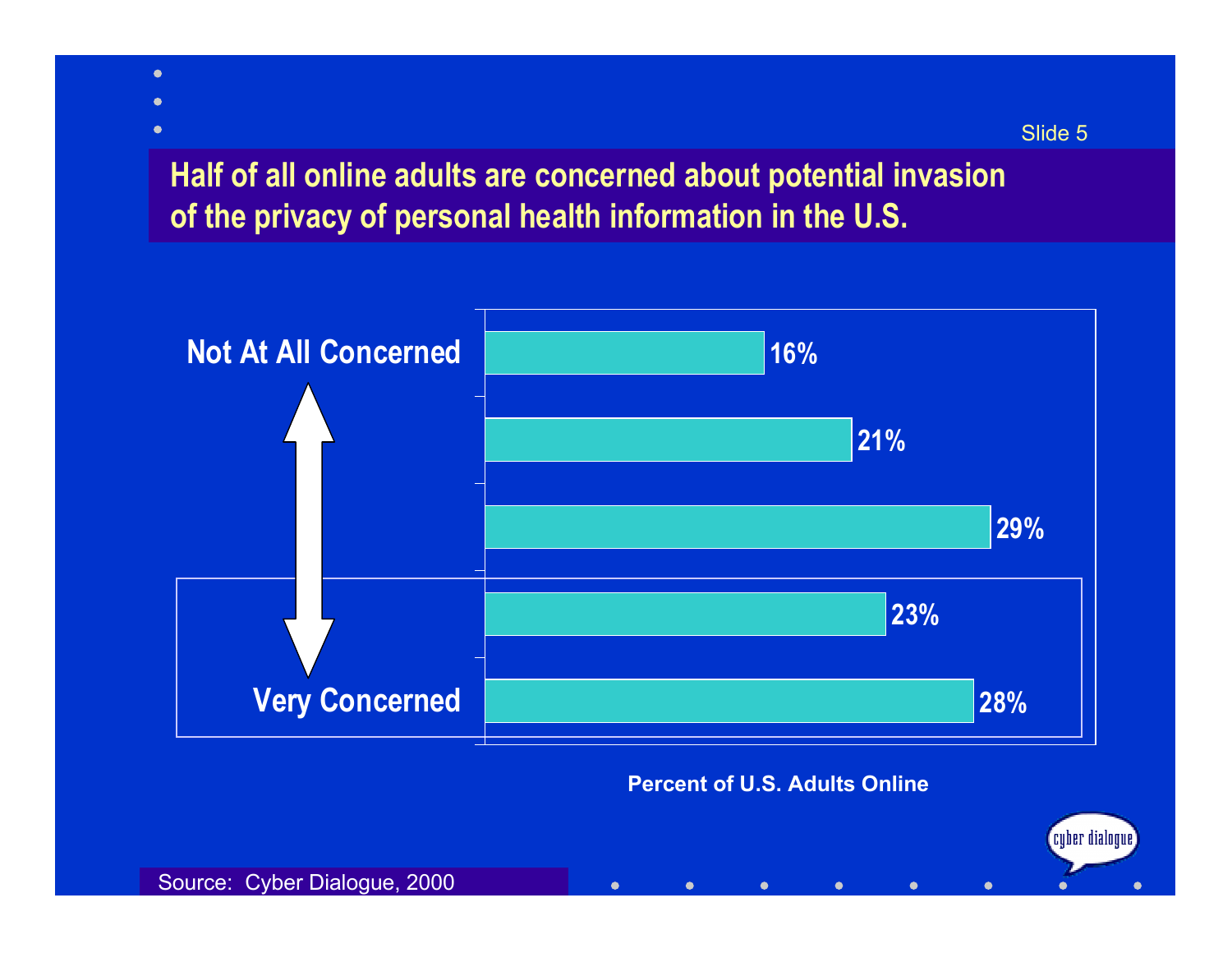# **Internet users are concerned about privacy issues both online and offline**

Slide 6



 $\bullet$ 

 $\bullet$ 

 $\bullet$ 

 $\bullet$ 

 $\bullet$ 

 $\bullet$ 

Source: Cyber Dialogue, 2000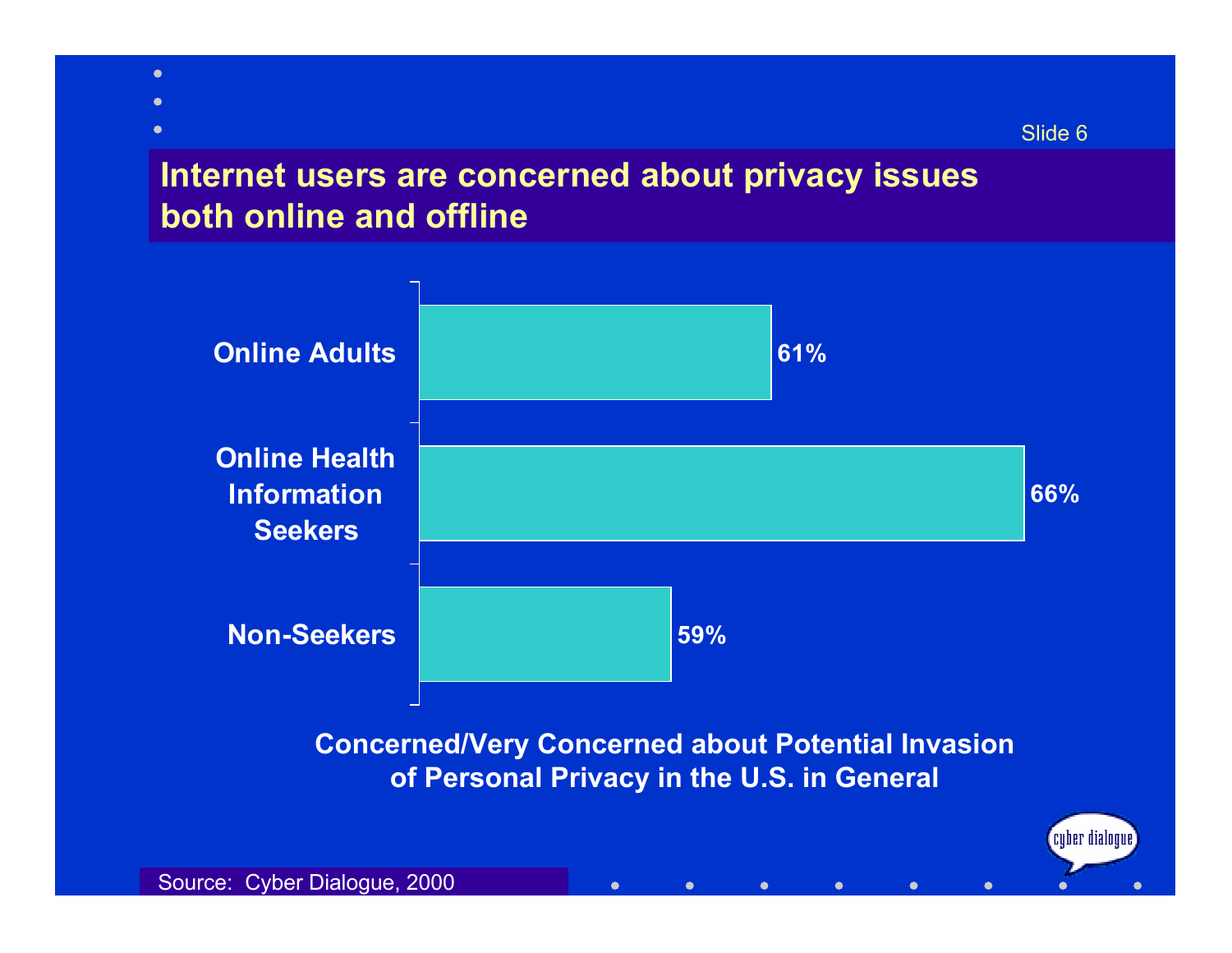### **Internet users are concerned about privacy issues both online and offline**



 $\bullet$ 

**Internet vs. Personal Privacy in General?**

 $\bullet$ 

 $\bullet$ 

 $\bullet$ 

 $\bullet$ 

 $\bullet$ 

 $\bullet$  $\bullet$  $\bullet$ 

(cuber dialoque)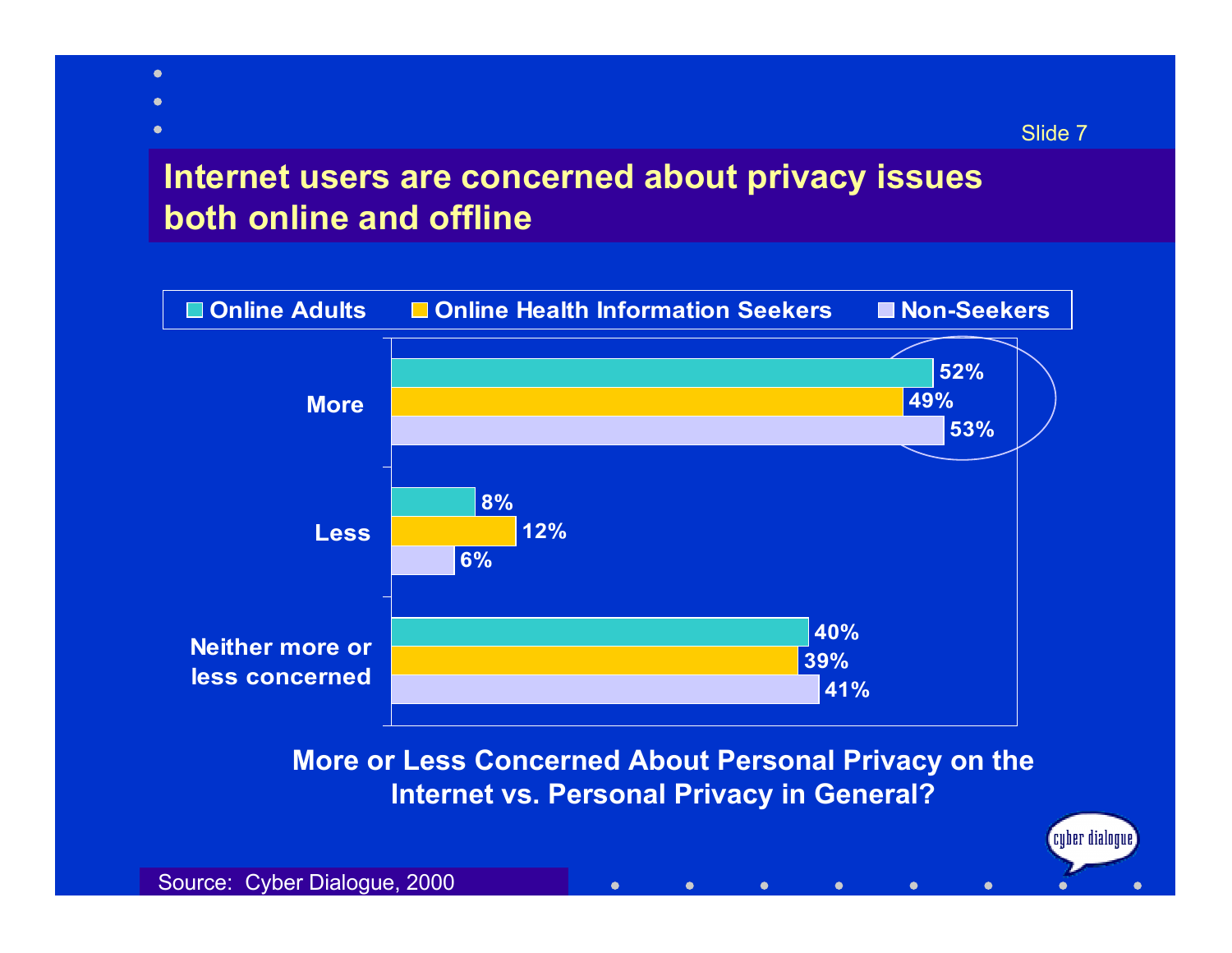(cyber dialogue)

# **Three main health privacy issues concern online users**



 $\bullet$ 

 $\bullet$ 

**Online Adults Rating Each Issue 4 or 5 on 5 Pt. Scale Where 5 = Very Concerned**

 $\bullet$ 

 $\bullet$ 

 $\bullet$ 

 $\bullet$ 

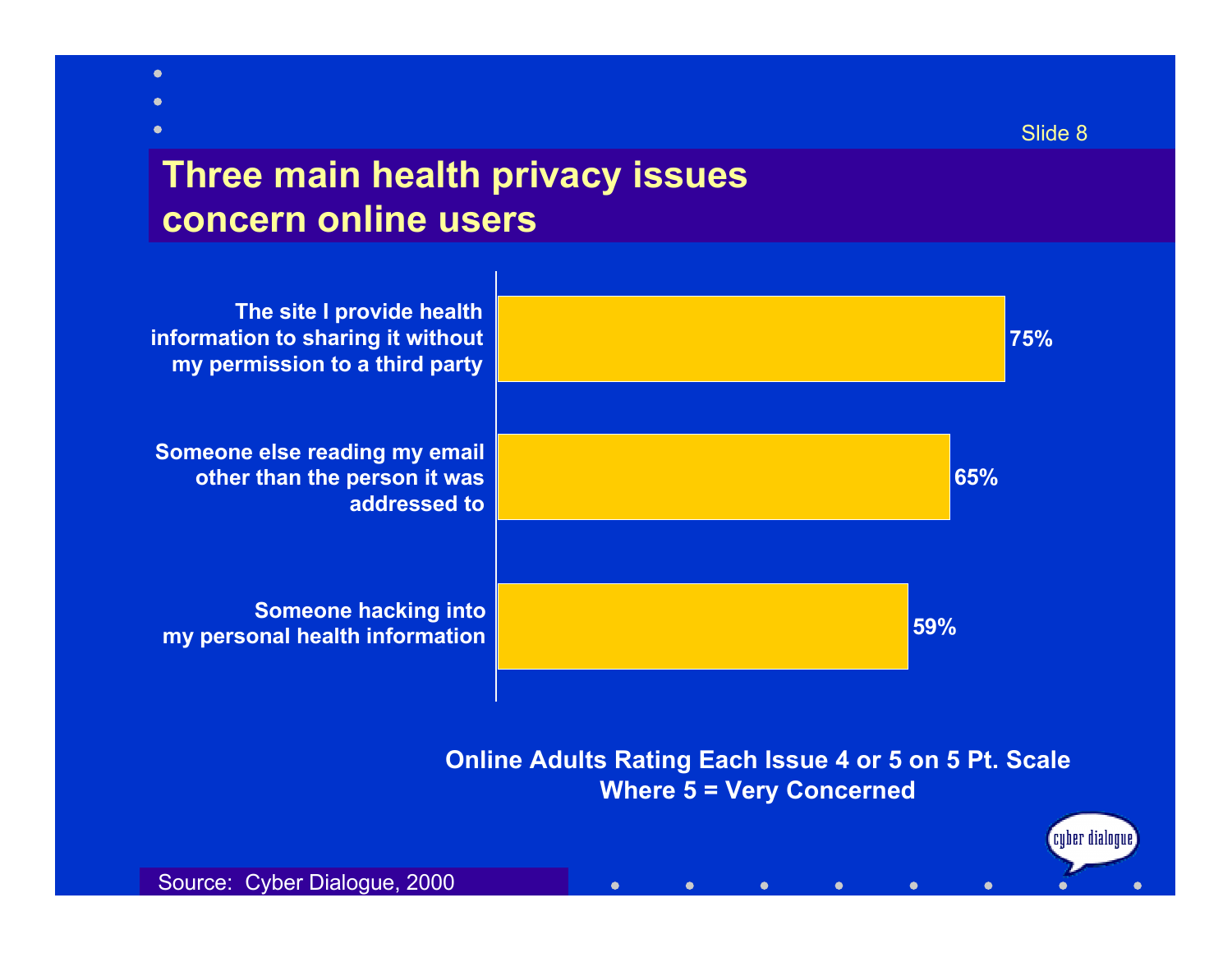# **Perceived risks of the Internet with regard to general privacy vs. credit cards**

 $\bullet$  $\bullet$  $\bullet$ 

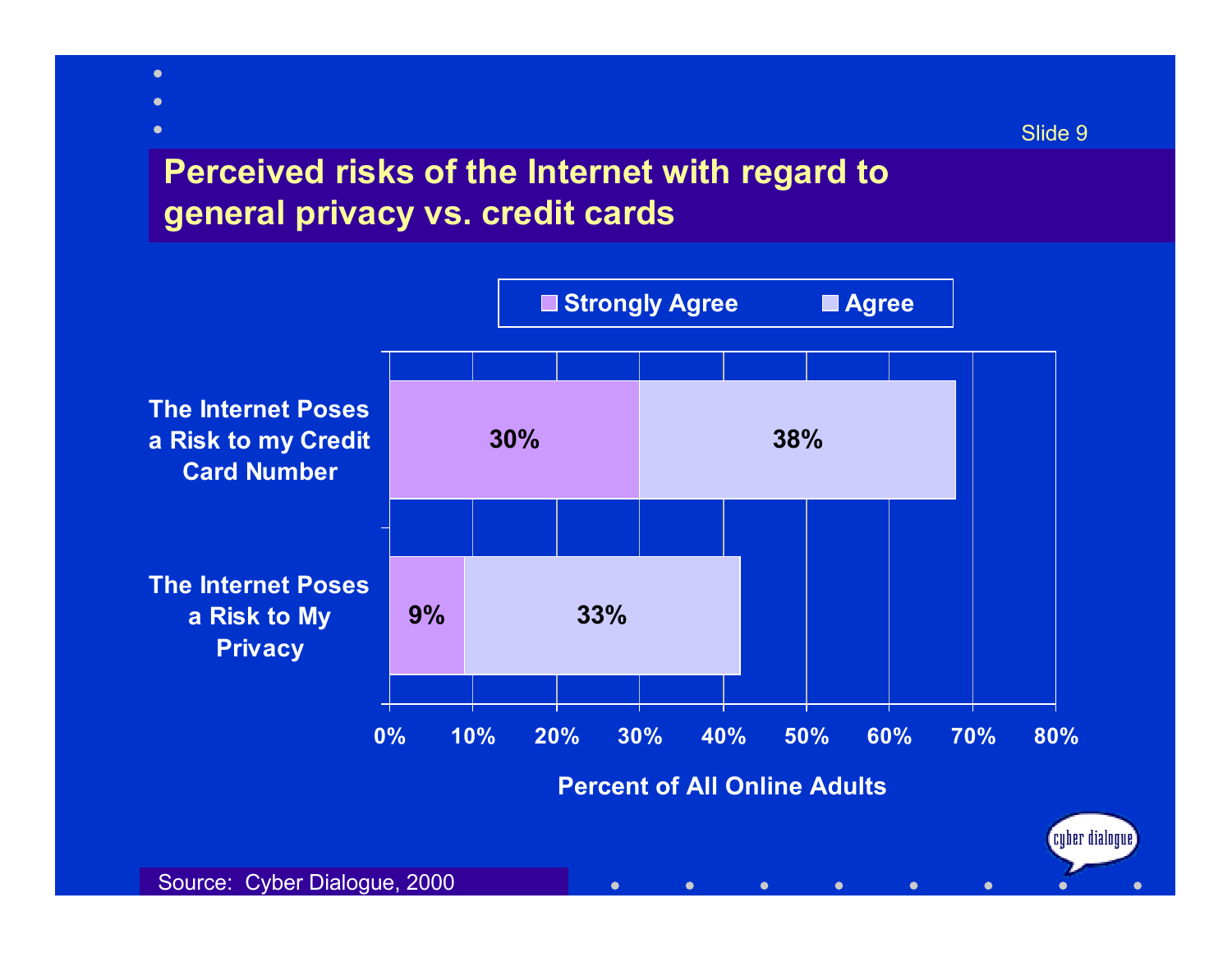# **Site registration information online users are willing to share**

 $\bullet$  $\bullet$  $\bullet$ 

> **In exchange for more personalized service With other sites, companies & advertisers**



Slide 10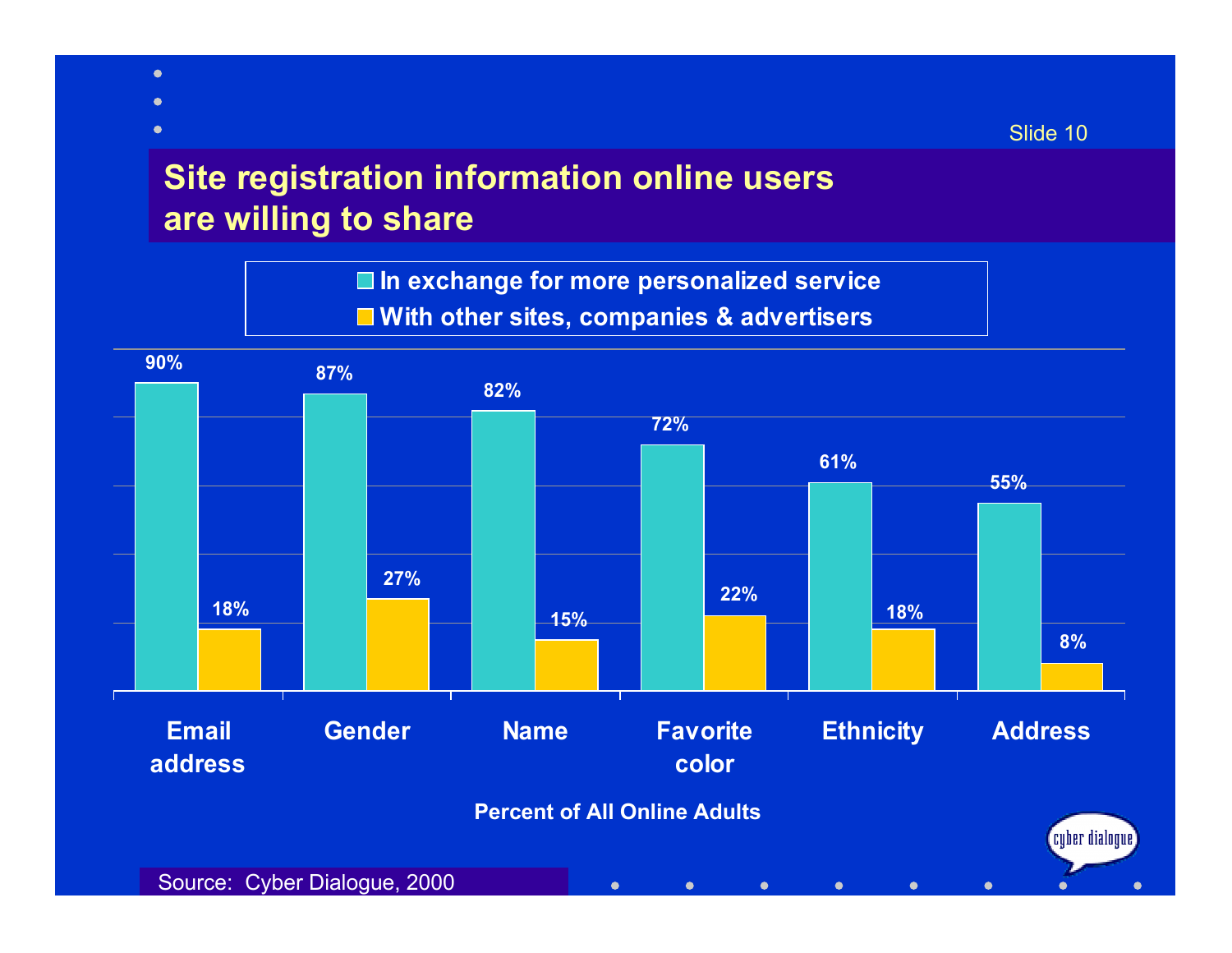# **Users make a huge distinction between sharing deeply personal information and sharing shopping data**

 $\bullet$ 

Slide 11

**In exchange for more personalized service With other sites, companies & advertisers**

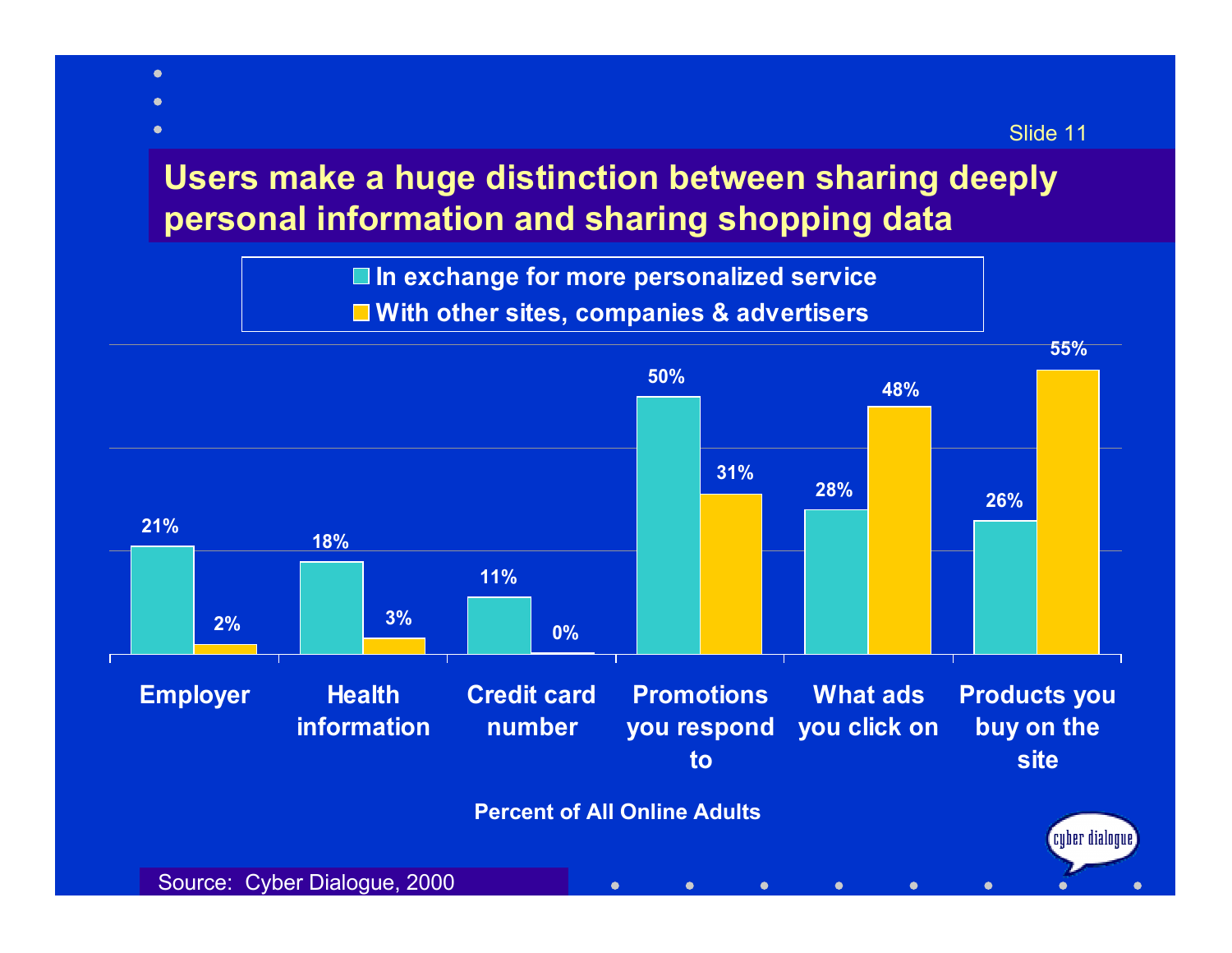### **Submitting Personal Information Online Is . . .**

 $\bullet$  $\bullet$  $\bullet$ 

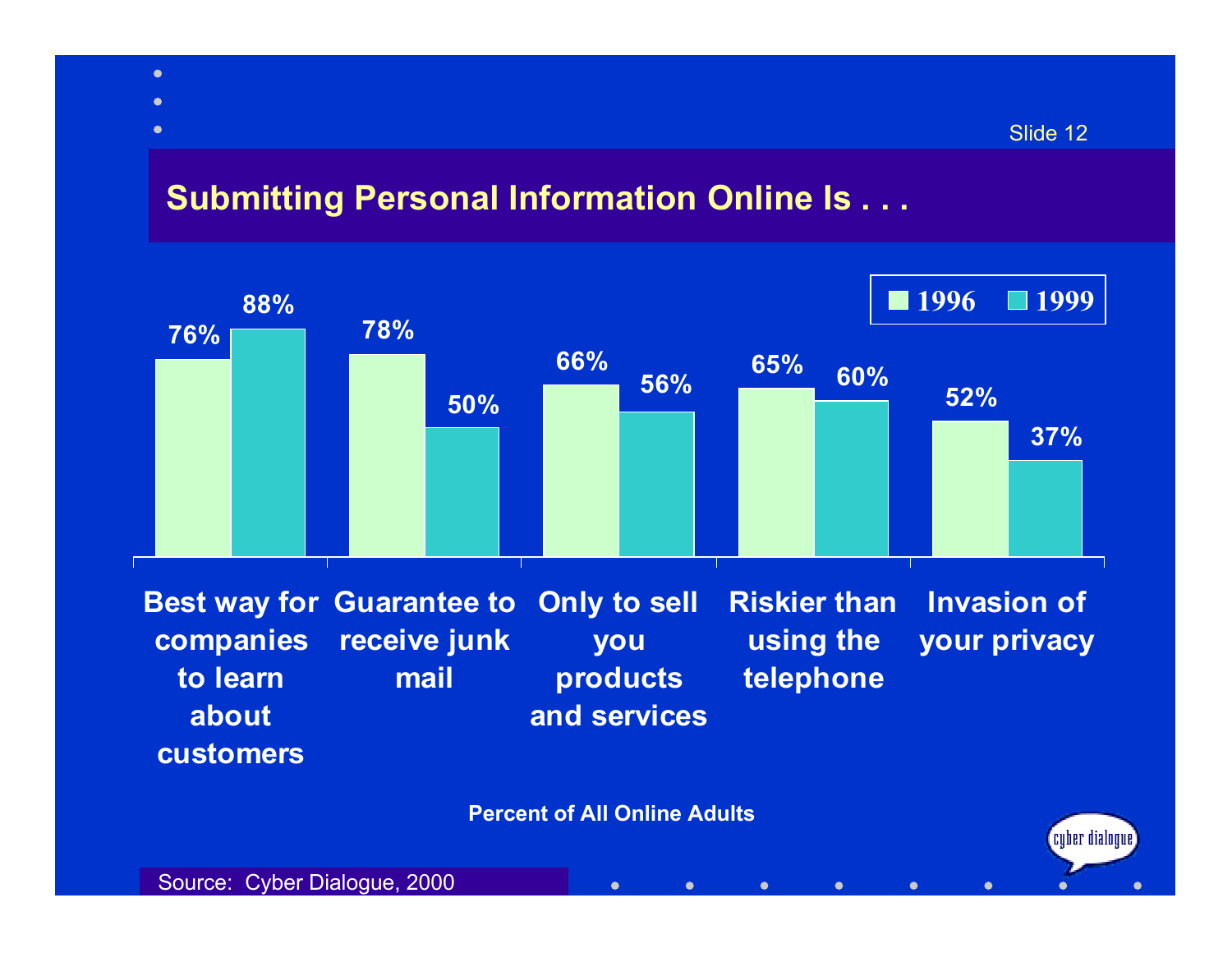## **Divergent Opinions About Specific Online Offerings:**

|                                                           |              | <b>Would Not</b> |
|-----------------------------------------------------------|--------------|------------------|
|                                                           | <b>Would</b> | Do Because       |
|                                                           | Do.          | of Concern       |
| Access the latest disease specific research/news          | <b>56%</b>   | 3%               |
| Purchase a health product other than a prescription       | 53%          | 12%              |
| Seek advice online regarding a specific medical condition |              |                  |
| from other online patients                                | 51%          | 18%              |
| Use of a secure website                                   | 48%          | 17%              |
| Have password-protected Internet access to my medical     |              |                  |
| file in my doctor's office                                | 47%          | 33%              |
| Purchase or refill prescription drugs online              | 45%          | 25%              |
| Register at a health-related Web site                     | 43%          | 16%              |
| Allow my doctors to have access to my personal medical    |              |                  |
| record online                                             | 42%          | 40%              |
| Access my personal medical record online                  | 38%          | 40%              |
| Sign-up or purchase health insurance online               | 37%          | 27%              |
| Personalize a health information site by selecting        |              |                  |
| information to have updated whenever you visit the site   | 37%          | 26%              |
| Participate in a health-chat room                         | 36%          | 15%              |

#### **Percent of All Online Adults**

 $\bullet$ 

 $\bullet$ 

 $\bullet$ 

 $\bullet$ 

 $\bullet$ 

 $\bullet$ 

 $\bullet$  $\bullet$  $\bullet$ 

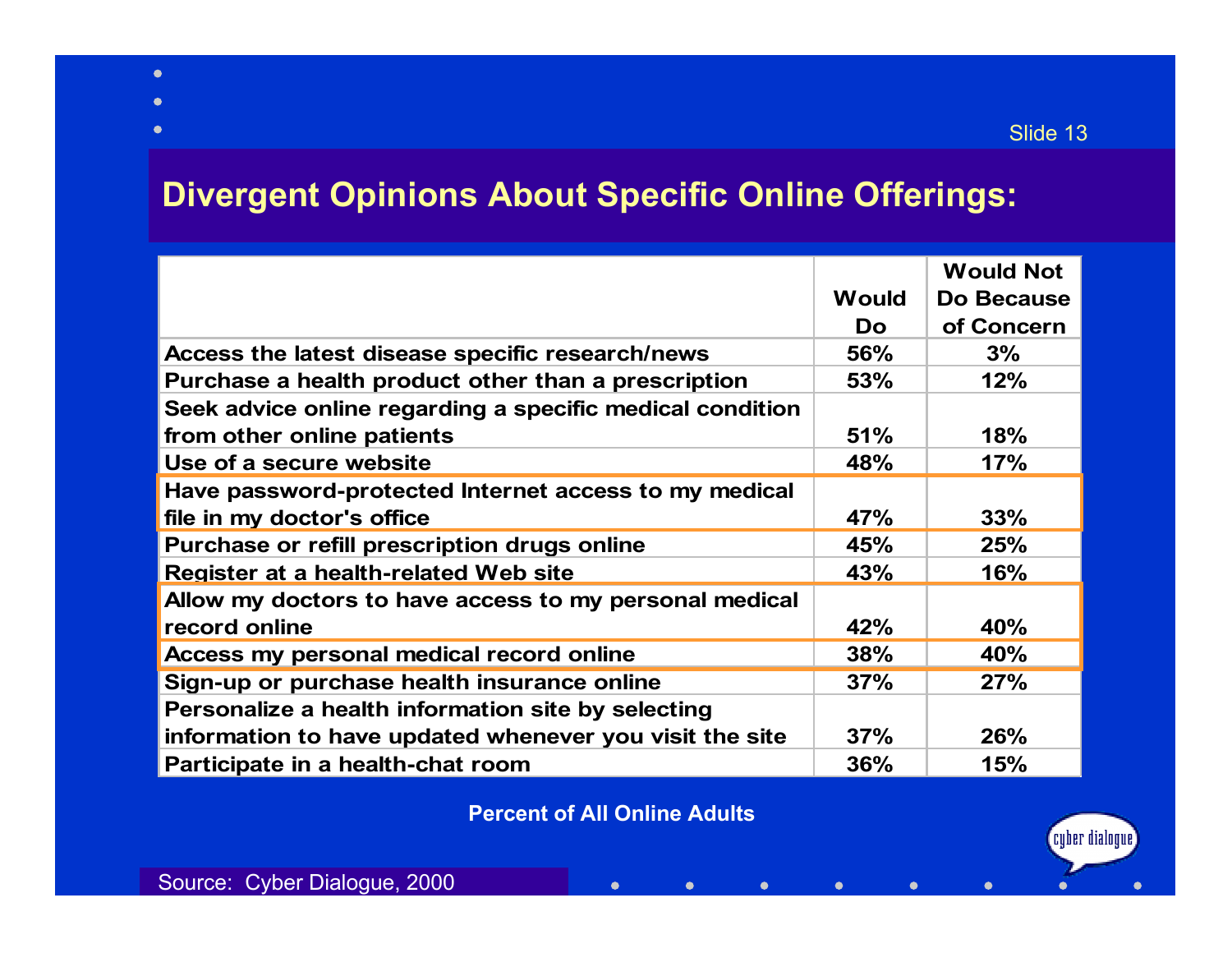$\left[\begin{smallmatrix}c\end{smallmatrix}\right]$  ber dialogue)

## **Online health seekers are very concerned about health information they provide online being used by** *insurers*



**My health insurer using health information I provide online to a Web site to limit or affect my coverage**

**My health insurer knowing about my health-related activities online**

 $\bullet$ 

 $\bullet$ 

 $\bullet$ 

**Percent of Health Information Seekers Rating Each Issue 4 or 5 on 5 Pt. Scale Where 5 = Very Concerned**

 $\bullet$ 

 $\bullet$ 

 $\bullet$ 

Source: Cyber Dialogue, 2000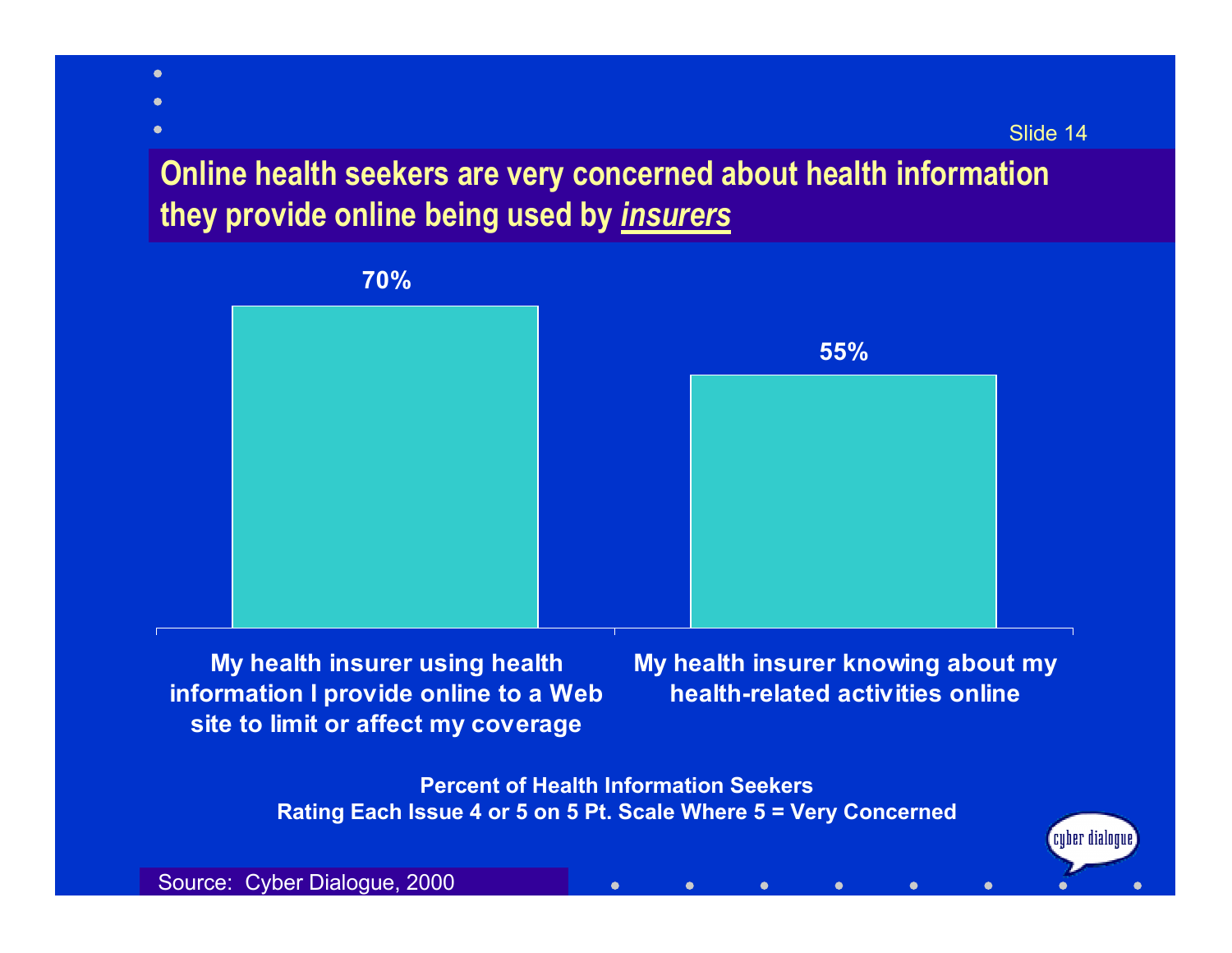# **Online health seekers are also very concerned about health information they provide online being used by** *employers*



Slide 15

 $\left[$ cuber dialoque $\right)$ 

**Percent of Health Information Seekers Rating Each Issue 4 or 5 on 5 Pt. Scale Where 5 = Very Concerned**

 $\bullet$ 

 $\bullet$ 

 $\bullet$ 

 $\bullet$ 

 $\bullet$ 

 $\bullet$ 

**opportunities or job status**

Source: Cyber Dialogue, 2000

 $\bullet$  $\bullet$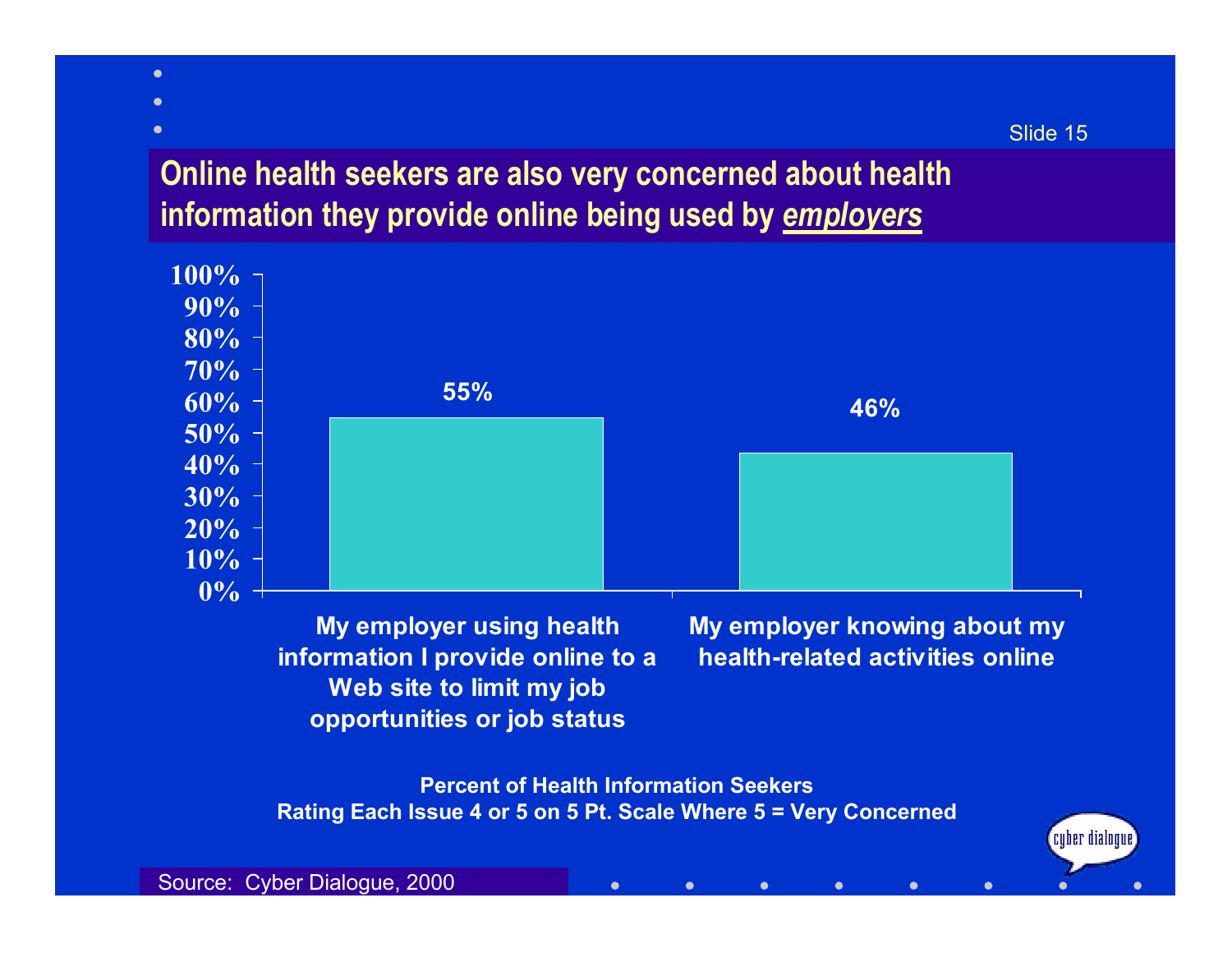# **Positive influences on willingness to share information with a health site**

| <b>Recommended by your doctor</b>                                                                                                 |                 |
|-----------------------------------------------------------------------------------------------------------------------------------|-----------------|
| Has published a privacy policy statement that<br>claims information you submit will not be shared<br>with advertisers             | $ 9\%$          |
| Gives you the opportunity to see who has access<br>to your profile                                                                | 78%             |
| Allows you to make choices about the use of<br>your information                                                                   | 78%             |
| Has published a privacy policy that claims<br>information you submit will not be shared with<br>other sites or marketing partners | 78%             |
| <b>Percent of All Online Adults</b>                                                                                               | (cyber dialogue |
| Source: Cyber Dialogue, 2000<br>$\bullet$                                                                                         |                 |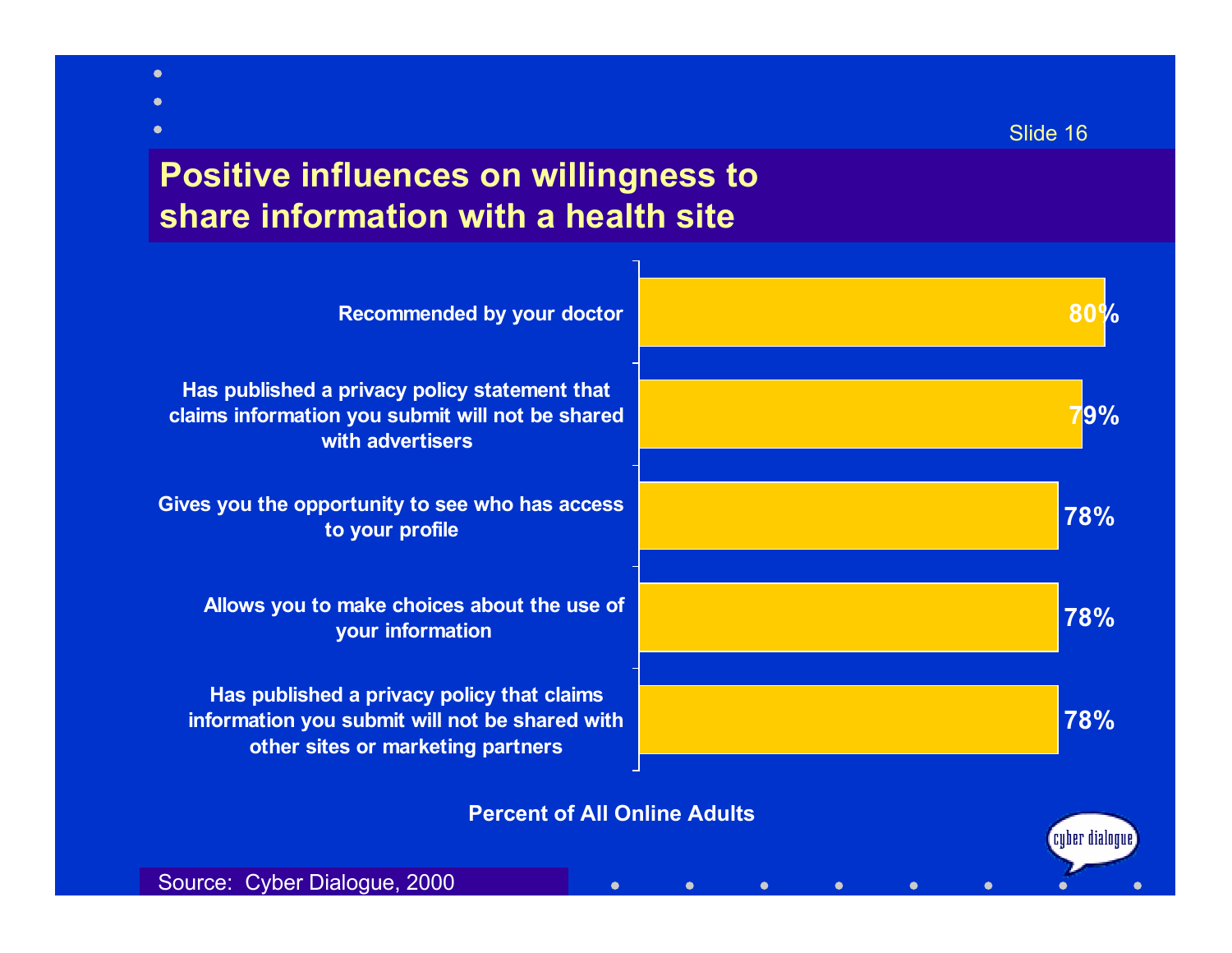(cyber dialogue)

# **Negative influences on willingness to share information with a health site**



**Percent of All Online Adults**

 $\bullet$ 

 $\bullet$ 

 $\bullet$ 

 $\bullet$ 

 $\bullet$ 

 $\bullet$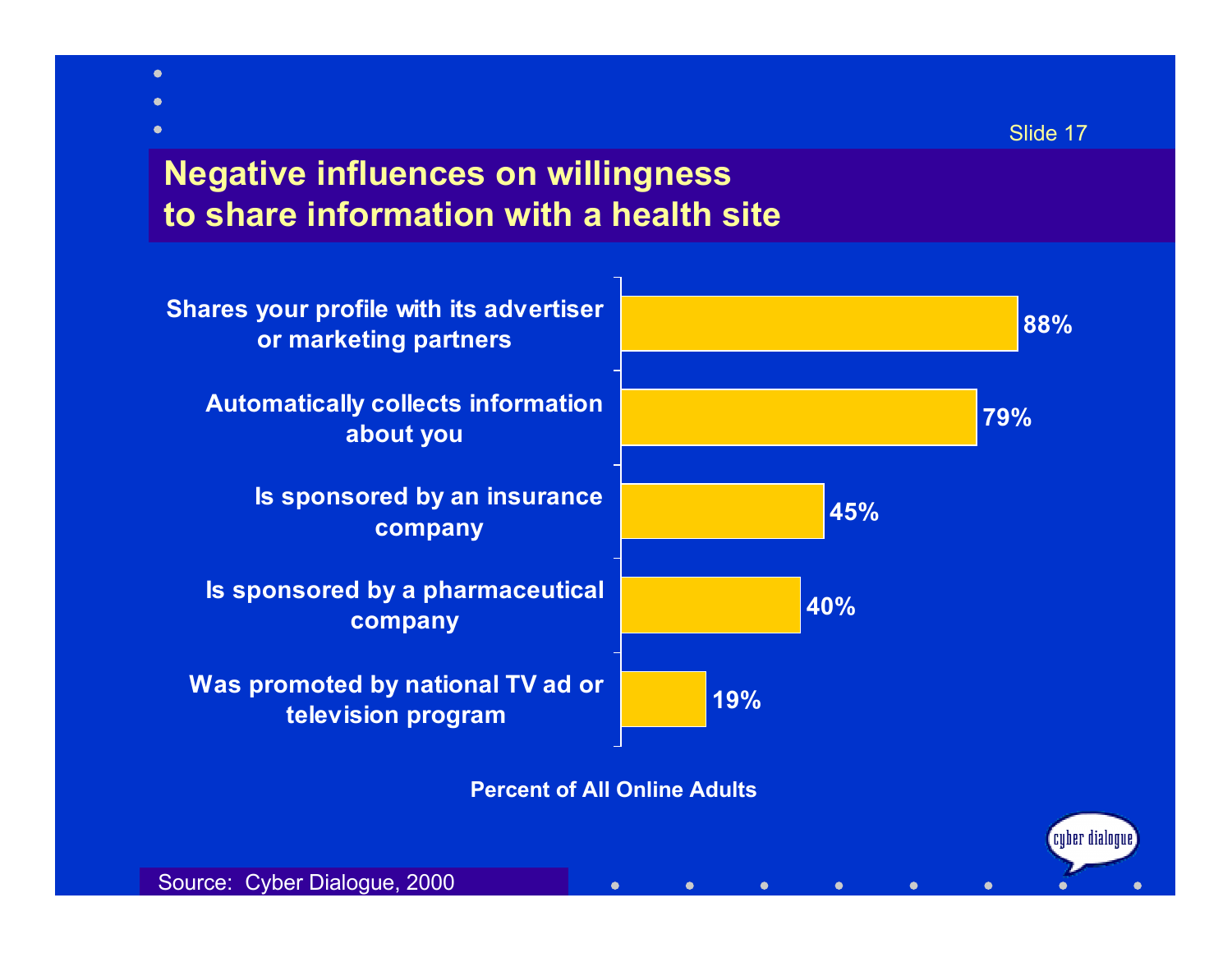$\left[$ cuber dialoque $\right)$ 

## **Characteristics with no impact on willingness to share information with a health site**



**Percent of All Online Adults**

 $\bullet$ 

 $\bullet$ 

 $\bullet$ 

 $\bullet$ 

 $\bullet$ 

 $\bullet$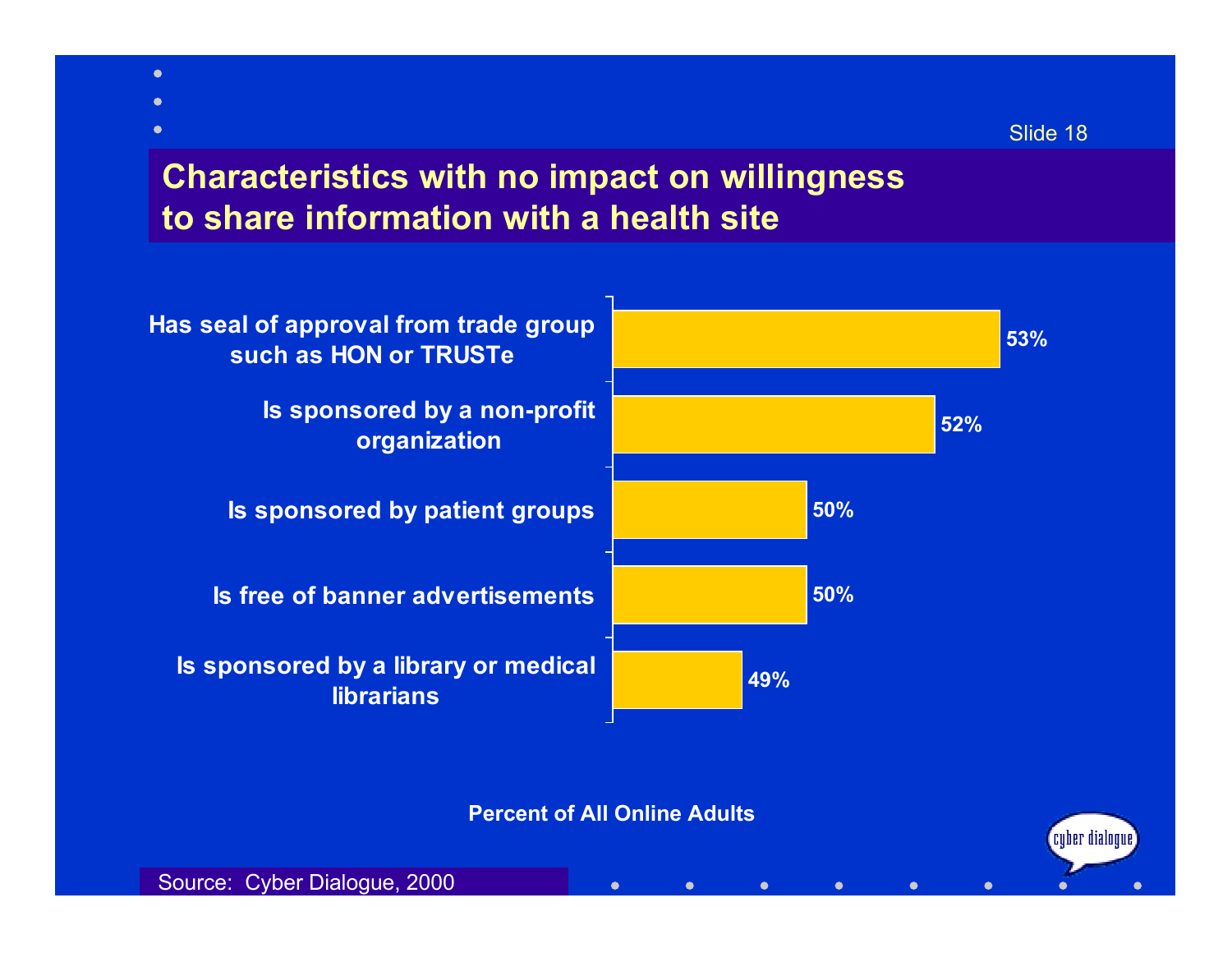# **Awareness of Laws Protecting Privacy/Confidentiality of Personal Medical Info on the Internet**

 $\bullet$ 

**"As Far As You Know, Are There Current State or Federal Laws That Protect the Privacy and Confidentiality of Personal Medical Information on the Internet?**

Slide 19

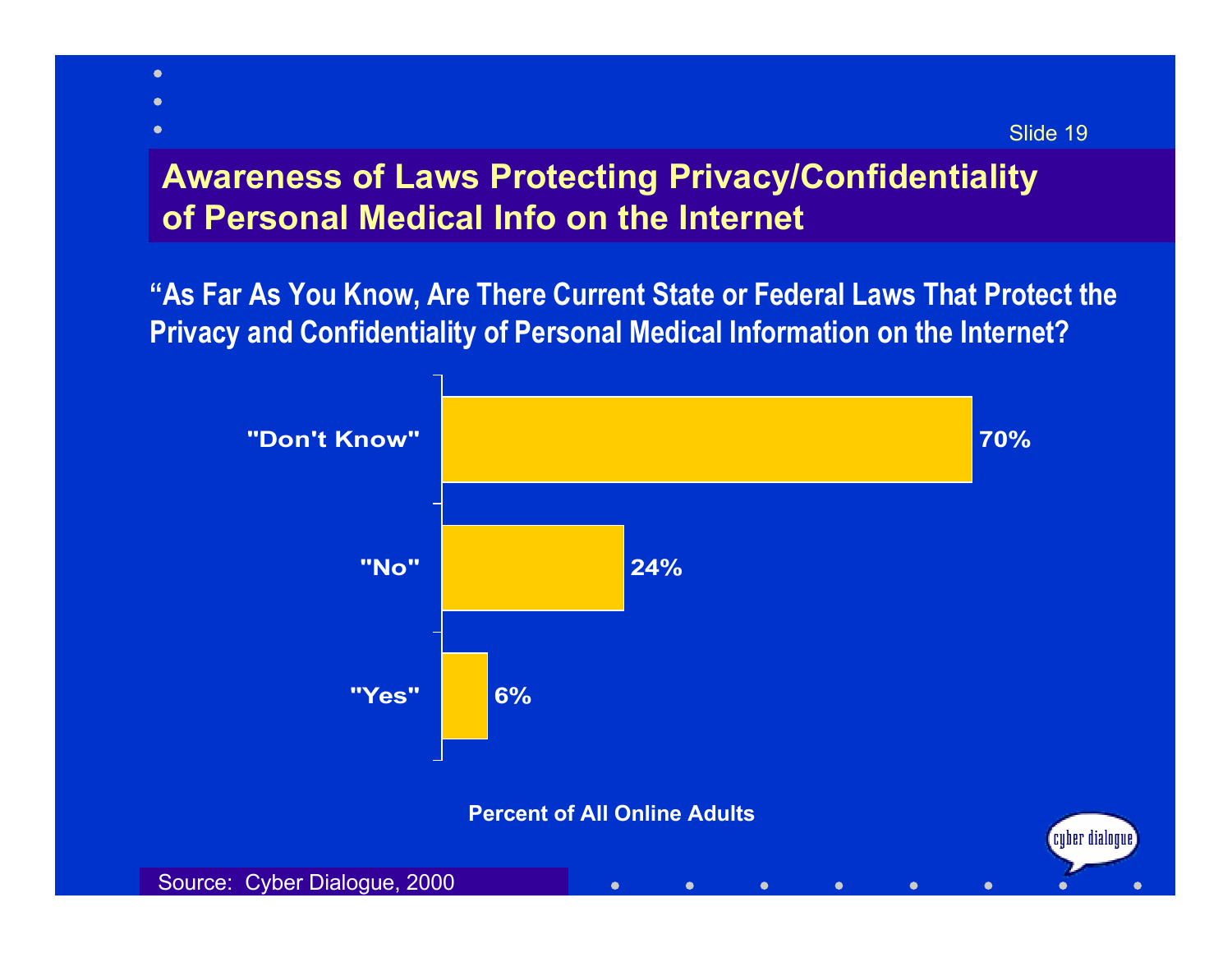### **Who Should Be Responsible for Regulating Health Sites and the Way They Use Information Obtained from Visitors**

 $\bullet$  $\bullet$  $\bullet$ 

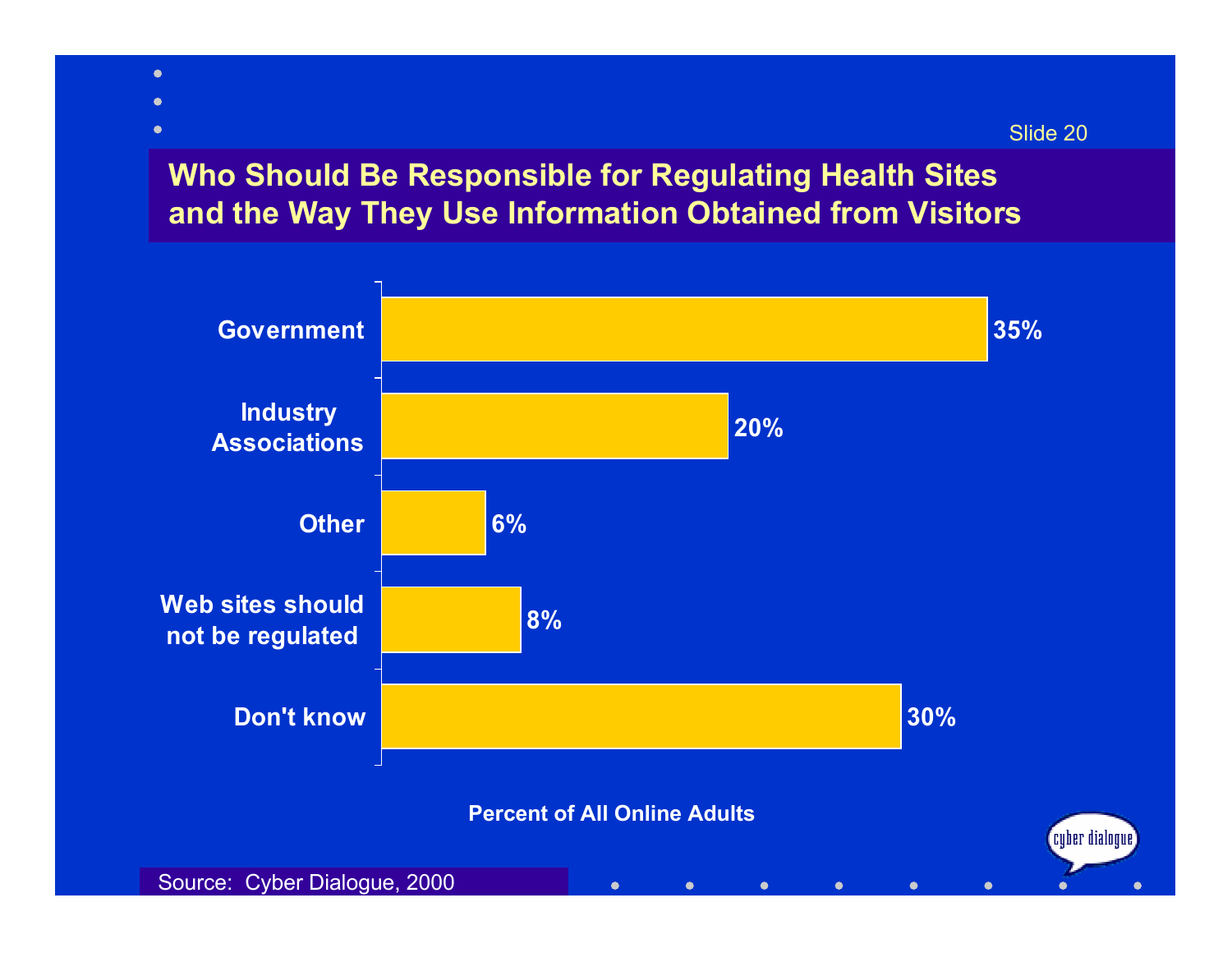## **Sites trusted to keep personal health information private and secure**



 $\bullet$ 

 $\bullet$ 

 $\bullet$ 

 $\bullet$ 

 $\bullet$ 

 $\bullet$ 

Source: Cyber Dialogue, 2000

 $\bullet$  $\bullet$